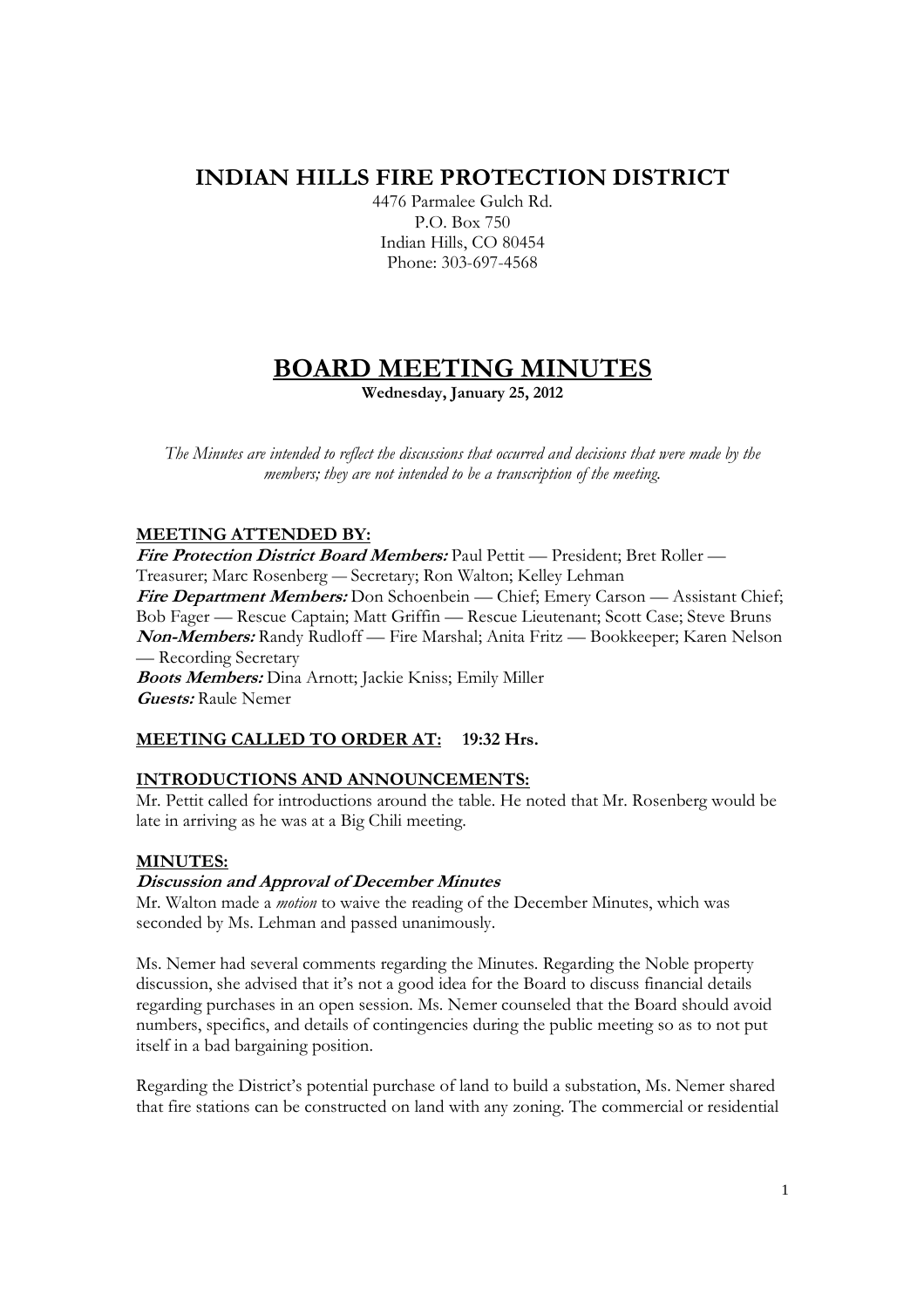designation is irrelevant, she said. A site plan would need approval from the County, however, and require a hearing.

Ms. Nemer turned conversation to comments in the Minutes regarding the Chief's evaluation. She reminded that Colorado is an "at will" employment state and advised avoiding employment contracts that modify an employee's "at will" status unless there are specific reasons for doing so. A clause to review an employee after 90 days can be written if desired, she said.

Ms. Nemer also noted that she had not been contacted by Mr. Gilbert or anyone from the District regarding the current employee handbook.

Mr. Walton made a *motion* to accept the December Minutes as written, which was seconded by Ms. Lehman and passed unanimously.

# **Determination of 2012 Board Meeting Dates and Posting Locations**

Mr. Pettit said that he had consulted the calendar and come up with the following proposal for the 2012 meeting dates:

- January 25
- February 22
- March 28
- April 25
- $\bullet$  May 23
- June 27
- $\bullet$  July 25
- August 22
- September 26
- October 24
- November 28
- December 12

He noted that the November meeting date had been set for the fifth Wednesday to accommodate Thanksgiving and the December meeting date had been set for the second Wednesday in the month to accommodate the Christmas holiday as well as budget approval deadlines.

Ms. Fritz asked if the March meeting could be moved up a week since it was scheduled in the middle of Spring Break. Ms. Nelson, Mr. Roller, and Ms. Lehman all agreed that Ms. Fritz's idea was a good one. It was decided to change the March Board meeting to the 21st.

Ms. Nemer advised checking the election statutes to make sure the dates would work for compliance purposes. Mr. Pettit acknowledged that he would.

Mr. Pettit then asked about posting locations. Ms. Nelson said that she currently posts meeting information at the elementary school, fire station, water district, post office, and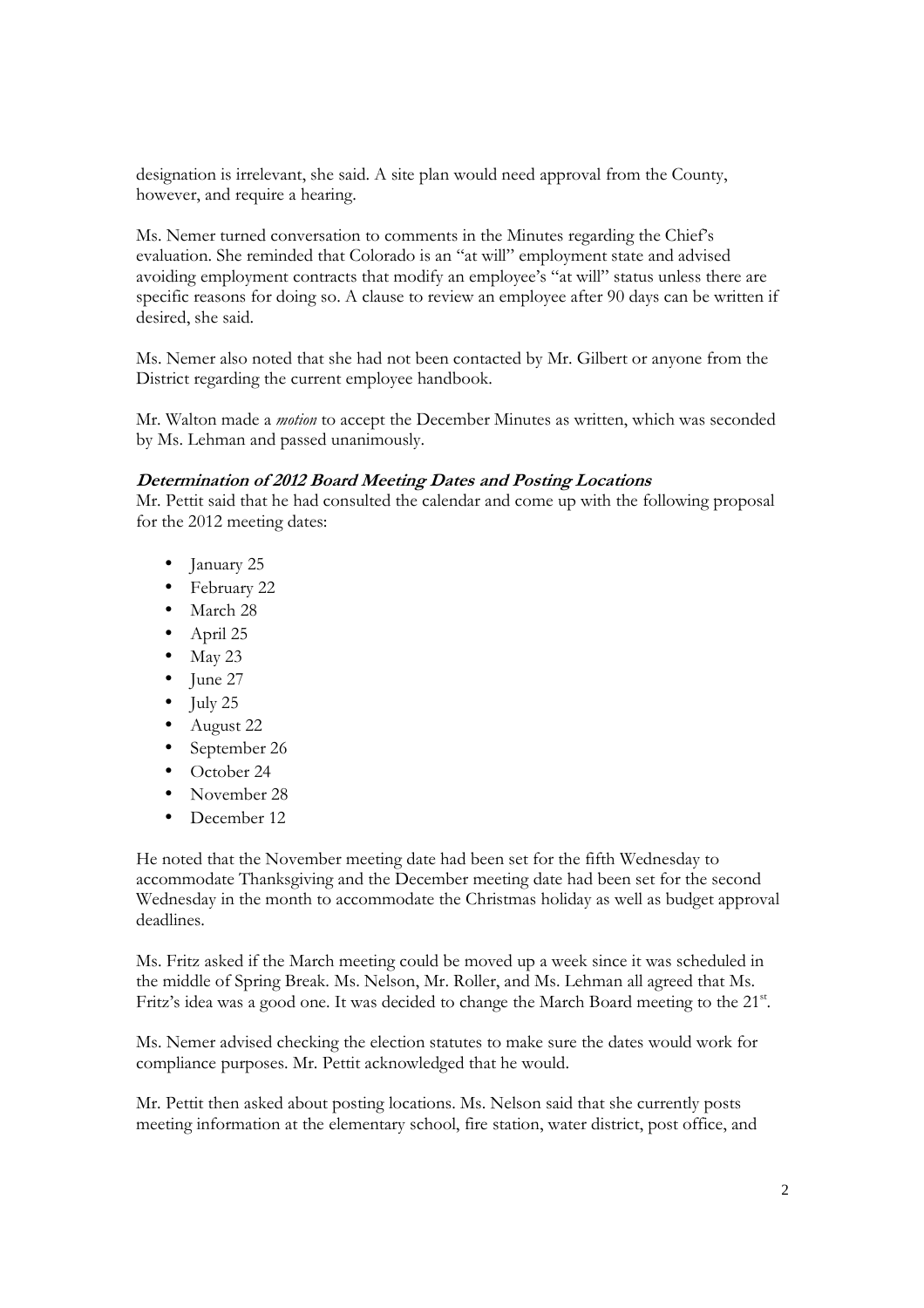County building. It was agreed to continue with the current posting locations. Mr. Pettit asked Ms. Nemer about rules regarding scheduling Special Meetings. Can they be scheduled with three days' notice as long as the agenda is posted with three days' notice? "Yes," answered Ms. Nemer.

## **TREASURER'S REPORT:**

## **Financial Reports**

Referencing the Executive Summary, Mr. Pettit noted that the District had come in at nearly 110% in terms of income. He asked Ms. Fritz if that was largely due to increased ambulance revenue. "Yes," responded Ms. Fritz.

Discussion moved to the Profit Loss Budget Performance Spreadsheet. Ms. Fritz noted that \$11,261 had been received from the State for the pension contribution. The District's portion was \$13,000, she said. Mr. Pettit asked where in the budget that was reflected. Ms. Fritz directed Mr. Pettit to account #6320 (Pension Contribution).

Conversation turned to Checks. A question was asked about check #11694 to Elsie Gillette for \$301.20 for ambulance fees. Ms. Nelson responded that a portion of the account had been double paid and necessitated a refund. Regarding check #11695 to the Special District Association, Ms. Fritz said that she had paid the annual dues online as well as completed the transparency notice for the District.

Mr. Pettit asked about check #11706 to Emergency Reporting for \$1,788. Was that the annual fee? "Yes," answered Ms. Fritz, who added that there had been no increase for 2012. Discussion turned to check #11714 to Laura Resch for \$45 for reimbursement for a punch card at the Wulf Rec Center. Mr. Rosenberg said that he thought she should get a discount since she's a member of a fire department. Ms. Fritz explained that the cost was \$42 for a ten-punch card and \$3 for a District ID card. It was noted that there is weight training equipment in the station for member use. Mr. Schoenbein spoke up to say that Department members could still use the local rec centers if they desired.

Ms. Fritz drew attention to check #11716 to Roger DiDonato for \$619.50 for mechanic expenses. She said that he had billed at a rate of \$21 per hour rather than \$20. As such, she would make a correction on his next invoice. Ms. Fritz then advised that she was voiding check #11719 to Xcel Energy because the charges were on an autopay account.

Mr. Rosenberg made a *motion* to approve checks #11651 and 11693-11720, excepting checks #11696 and #11719, plus automatic payments, credit card expenses, and bank fees. The *motion* was seconded by Ms. Lehman and passed unanimously.

## **DEPARTMENT/OFFICERS' REPORTS:**

# **Fire Marshal — Randy Rudloff**

Present; no report submitted. Mr. Rudloff said that the 2012 ICC codes were in the process of being reviewed. The County was advising against adopting them and staying with the 2009 codes instead. Driveway standards were in the process of a rewrite, Mr. Rudloff continued. He also shared that he would be attending the ICC class the first week of March at the Denver Tech Center.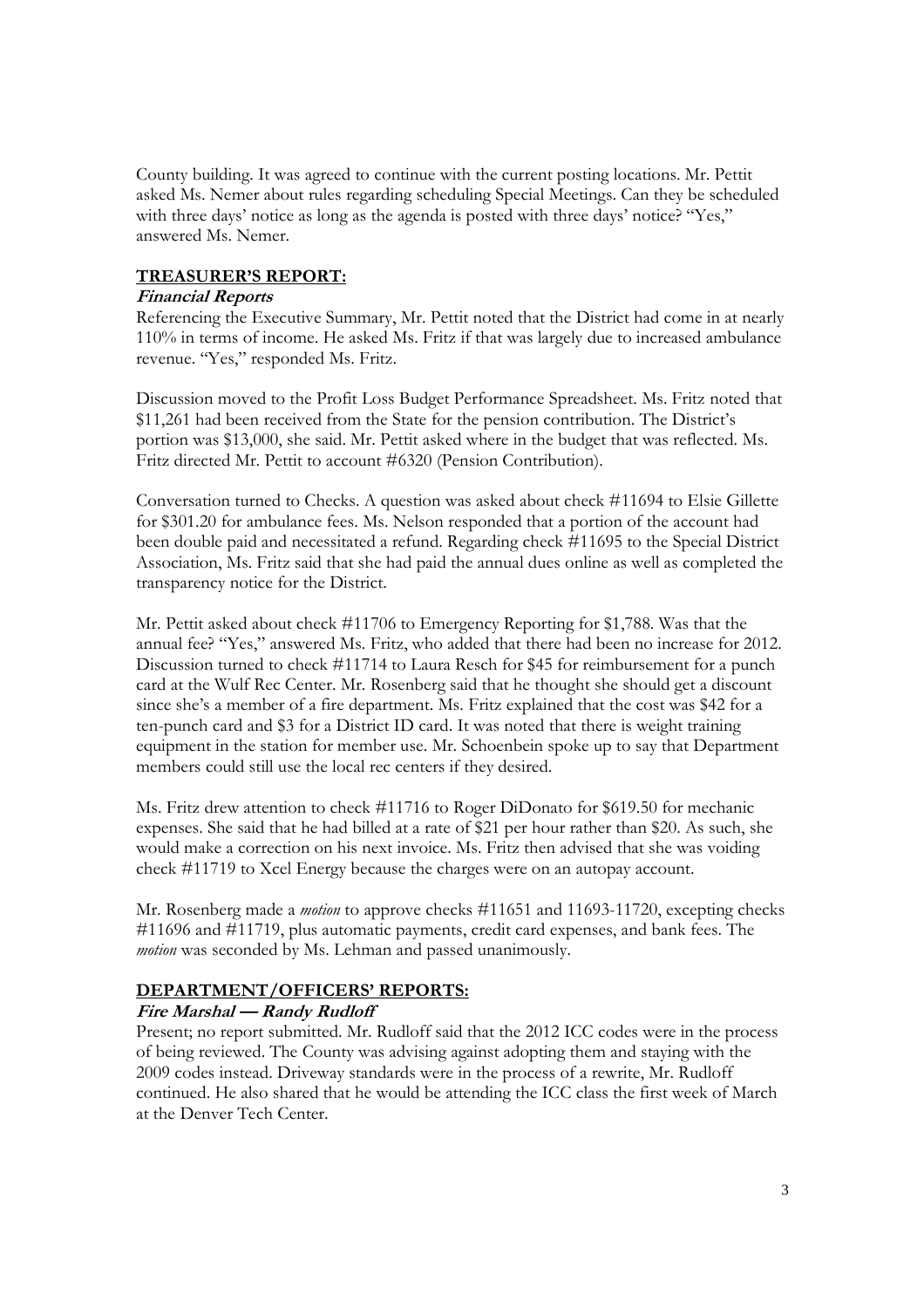In District news, Sit-n-Bull is redoing its grease hoods, Mr. Rudloff stated. And 13 rentals had been signed for Messiah Mountain. Mr. Pettit returned conversation to the ICC codes. Were the 2009 codes going to stay in place? Mr. Rudloff responded that no final decision had been made yet. He reminded that the 2012 codes would require sprinkler heads in new residential construction and remodels.

Ms. Kniss asked if Mr. Rudloff had heard of any aluminum wiring issues as they relate to insurance. Mr. Rudloff answered that aluminum wiring had been outlawed in 1986. He said that he could get information out about transitioning from aluminum to copper. Mr. Pettit suggested that it would be a good article for *Smoke Signals.*

## **Chief's Report — Don Schoenbein**

A report was submitted and various items were discussed. Conversation began with item #1 regarding the property being considered for a substation. Mr. Schoenbein said that the property owners don't want to sell the entire parcel or the portion that the District was interested in as they don't want to ruin their view. However, there is another portion of land on the east end that may be available. Mr. Schoenbein said that he would be meeting with the owners that coming weekend.

In addition, he continued, there is another ½-acre property that the owners had sold to a neighbor a few years back that may be worth investigating. Mr. Rosenberg asked how big that property was. Mr. Schoenbein responded that it was big enough for a 40 x 40-ft structure. Ms. Nemer chimed in to say that the District was not exempt from building permit requirements. Mr. Roller asked if Mr. Schoenbein knew that property owner's name. Mr. Schoenbein answered that he could look it up.

Discussion moved to item #2 regarding a quote for extended service contracts on the three office computers and one laptop. The current warranties expire in February, Mr. Schoenbein said. He shared that there had been a recent hard drive crash. Mr. Fager spoke up to say that the hard drive manufacturer should have covered the costs. Mr. Schoenbein said that the bill to have the computer fixed had just included labor expenses. Discussion followed regarding what should be covered by a warranty or service contract and whether the estimate that Mr. Schoenbein had submitted was reasonable and valuable. Mr. Schoenbein said that he would check with Mr. Denny.

Regarding item #3 (roof repair), Mr. Schoenbein explained that a roof repair had been completed on the office portion of the station after the last big snow. He had not received an invoice yet but had a quote to repair the rear fascia and gutters. After reviewing it, Mr. Rosenberg said that he thought the price (\$1,821) was good. The quote included everything but the paint, Mr. Schoenbein pointed out.

Mr. Rosenberg made a *motion* to authorize Stahl Roofing to remove and replace the gutter and fascia on the rear of the station for \$1,821. Mr. Walton seconded the motion, which passed unanimously.

Mr. Roller asked where the water would go. He claimed that the repair wouldn't fix the problem. It was proposed that the downspout be moved away from where people walk, a change that shouldn't change the bid amount.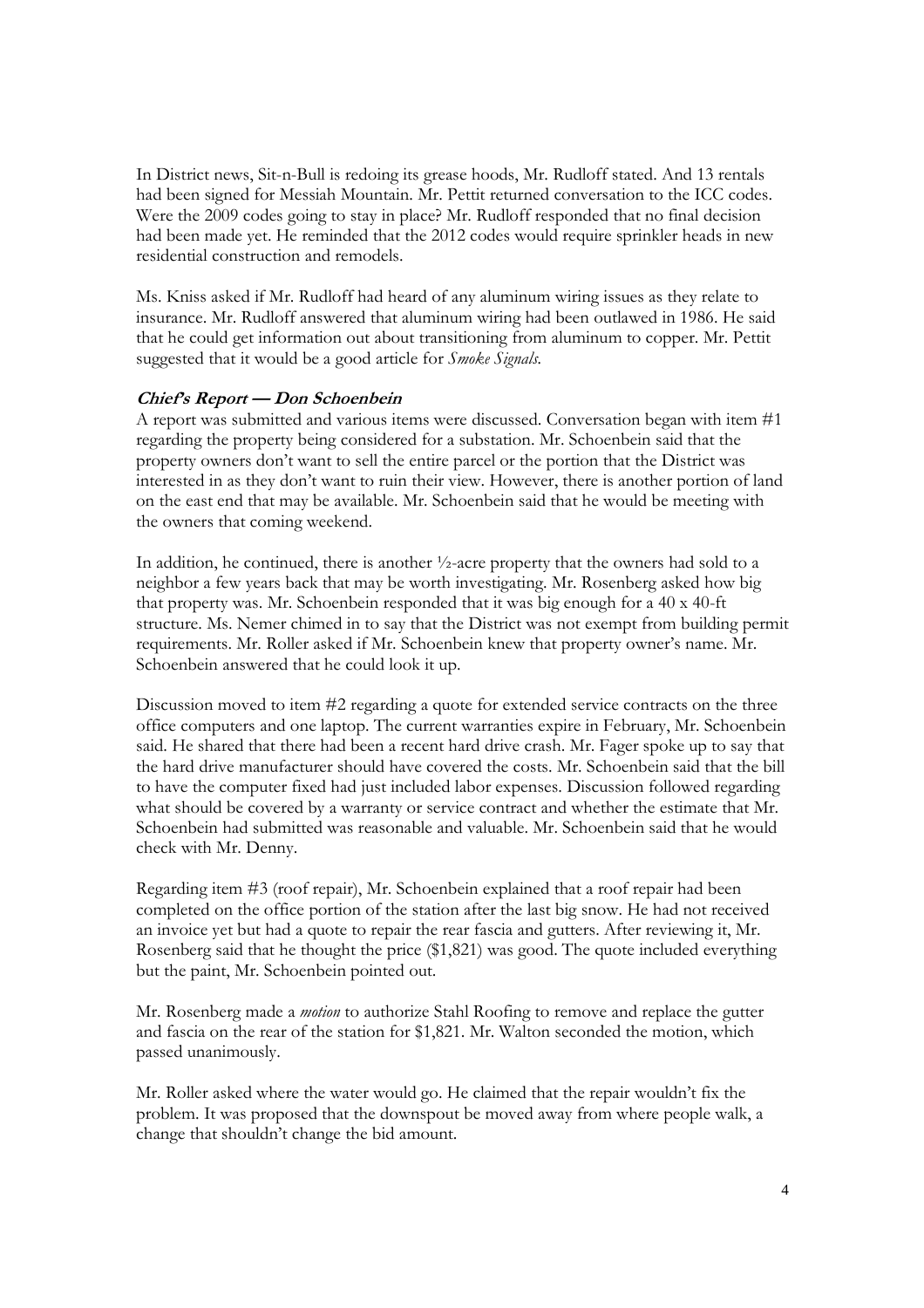Discussion moved to item #4 regarding the Mt. Lindo radio site test. Mr. Schoenbein referenced an attachment that Mr. Hall had put together. Essentially, Mr. Hall claims that everything works fine, Mr. Schoenbein noted. Mr. Pettit said that he had spoken with Mr. Hall at length and that he had some positive news to share in *Old Business.* 

Regarding item #5 (apparatus update), Mr. Schoenbein referenced an email attachment from Mr. Batista concerning the status of the tanker and ambulance. Mr. Schoenbein said that further discussion regarding the apparatus would occur in *New Business.*

Mr. Schoenbein concluded his report by summarizing the calls for the month (item #6), which totaled 10.

## **Assistant Chief's Report — Emery Carson**

Mr. Carson provided a brief update on apparatus repairs, including a compressor issue and a battery problem with apparatus 371. He also shared that he was working with the Boots to get started on the Fourth of July plans.

#### **Fire Captain's Report — Loren Gilbert**

Not present; no report submitted.

## **Rescue Captain's Report — Bob Fager**

Present; no report submitted. Mr. Fager stated that he and Ms. Resch had attended a pediatric conference the previous week, which had been very good.

#### **NEW BUSINESS:**

#### **Boots Proposal**

Ms. Arnott distributed a proposal to the Board detailing how the Boots could help promote the upcoming District Board election. She explained that the objectives are to educate the community on what the Board does and spread awareness about the election and how to run for a Board seat. Ms. Arnott then listed the scope of work that the Boots was proposing, which included updating the web site to include biographies of the current Board members as well as detailed election information, producing an election-related fact sheet for distribution around the community, writing an election-related article for *Smoke Signals,* and hosting a "meet the candidates night" at the fire station after nominations have closed.

Ms. Arnott shared that her goal was to have downloadable files for access to all relevant nomination and election forms on the District's web site, including applications for mail-in ballots. Ms. Miller suggested that perhaps there could be a link on the District's website to the County's forms.

Ms. Arnott also listed resource requests, which included a Board member job description, including number of hours spent doing the job; someone to write the *Smoke Signals* article; and a copy of the District's by-laws. She closed by saying that she was open to additional ideas. Mr. Rosenberg brought up the issue of finances for the project. Mr. Roller expressed that he thought Ms. Arnott's plan was a good investment. Ms. Arnott said that she had spoken with Ms. Nelson, who was willing to write the *Smoke Signals* article if approved by the Board.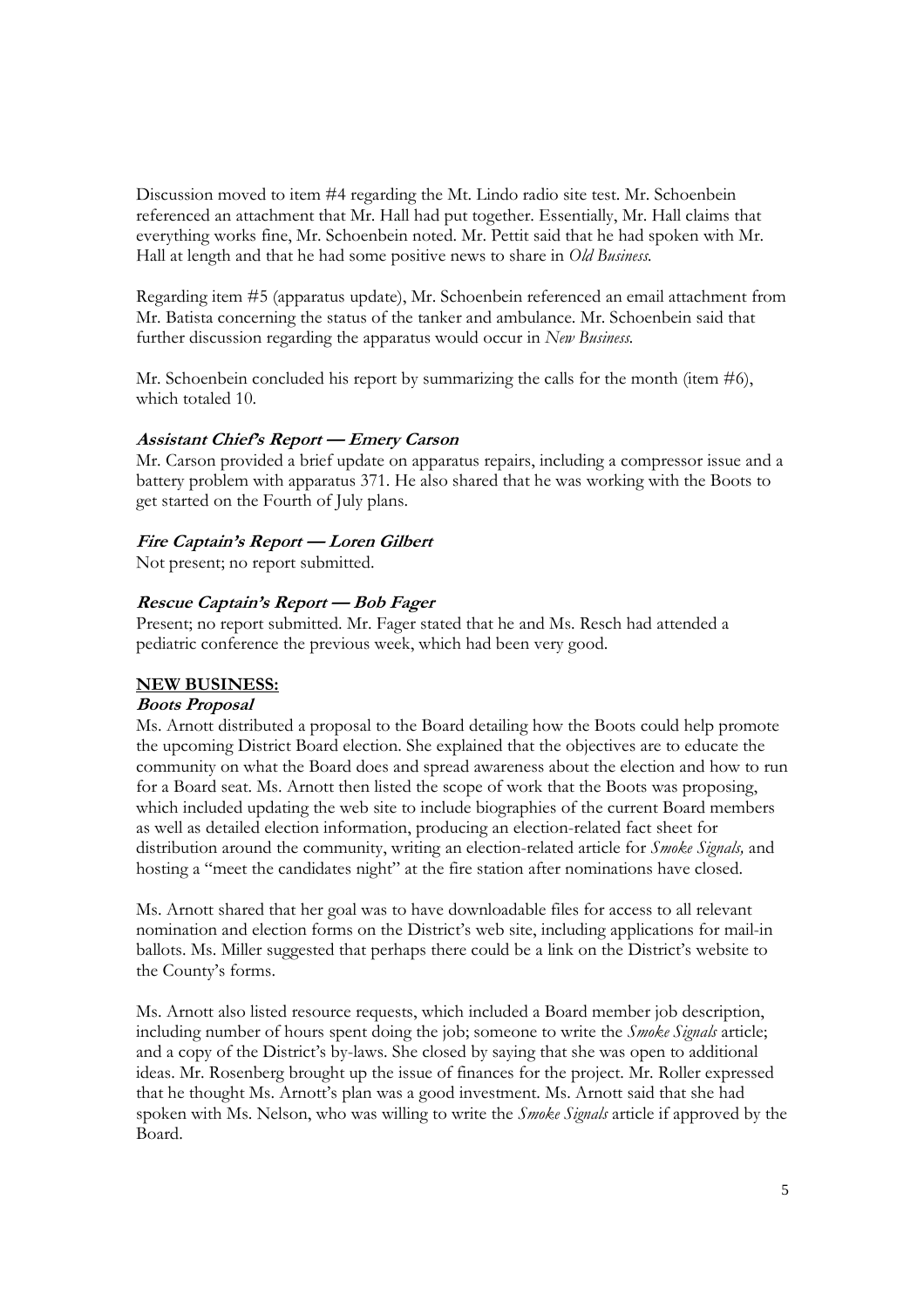Mr. Rosenberg made a *motion* to authorize Ms. Nelson to write the *Smoke Signals* article, with costs not to exceed two hours' time. Mr. Roller seconded the motion, which passed unanimously.

Ms. Nemer clarified that there was a difference between using District money to educate the community vs. promote a specific agenda or candidate. She stated that she didn't see any problems with what the Boots had in mind. However, if the Boots wanted to endorse anyone and spend money to do so, such action would have to be registered with the Secretary of State.

Discussion turned to the issue of the election being by mail ballot only. Ms. Arnott asked for clarification in how people register to receive a mail ballot. Ms. Nemer explained that if an election is by mail only, all registered District voters will receive a ballot regardless of whether they are on the permanent mail ballot list. Mr. Pettit interjected that there were 1,087 registered voters in the District as of last November. Ms. Nemer explained that the County will administer and mail out the ballots.

Mr. Roller made a *motion* to approve the Boots' proposal, including contact with the District's webmaster and with oversight provided by a committee of Mr. Walton and Mr. Roller. Ms. Lehman seconded the motion, which passed unanimously.

## **DEO Appointment**

Mr. Pettit explained that Ms. Fritz had served as the Designated Election Official (DEO) in the past but did not have time for the job this year. He said that he had asked Ms. Nelson to be the DEO, but she had refused. Consequently, Mr. Pettit said that he had asked Ms. Nemer's office to serve as the DEO. Ms. Nemer corrected an earlier statement that she had made by saying that the upcoming elections were District-run elections, not County-run. She explained that an election would be held if on March 6 there were more candidates than Board seats to be filled. A plan would be filed with the Secretary of State on March 14. Ms. Nemer then passed out a proposed resolution authorizing Ms. Retterer of Toussaint, Nemer & Coaty as the DEO. A motion is required, Ms. Nemer advised.

Mr. Pettit turned conversation to costs. He stated that the cost to the District was \$1,500 if the election was cancelled but \$4,500+ if an election was held. Conversation followed about which Board member seats were up for election. It was determined that there were two fouryear term seats open and one two-year term. Interested candidates had to declare whether they were interested in the two- or four-year terms.

Mr. Walton made a *motion* to adopt the Board Resolution Appointing a Designated Election Official and Authorizing Designated Election Official to Cancel Election. Mr. Rosenberg seconded the motion, which passed unanimously.

Mr. Pettit and Mr. Rosenberg signed the resolution and returned it to Ms. Nemer.

Ms. Arnott then questioned when she would have access to the elections forms. Ms. Nemer explained that the call for nomination form was not yet approved. She said that Ms. Retterer would be handling it. Ms. Nemer then stated that community participation is great, but the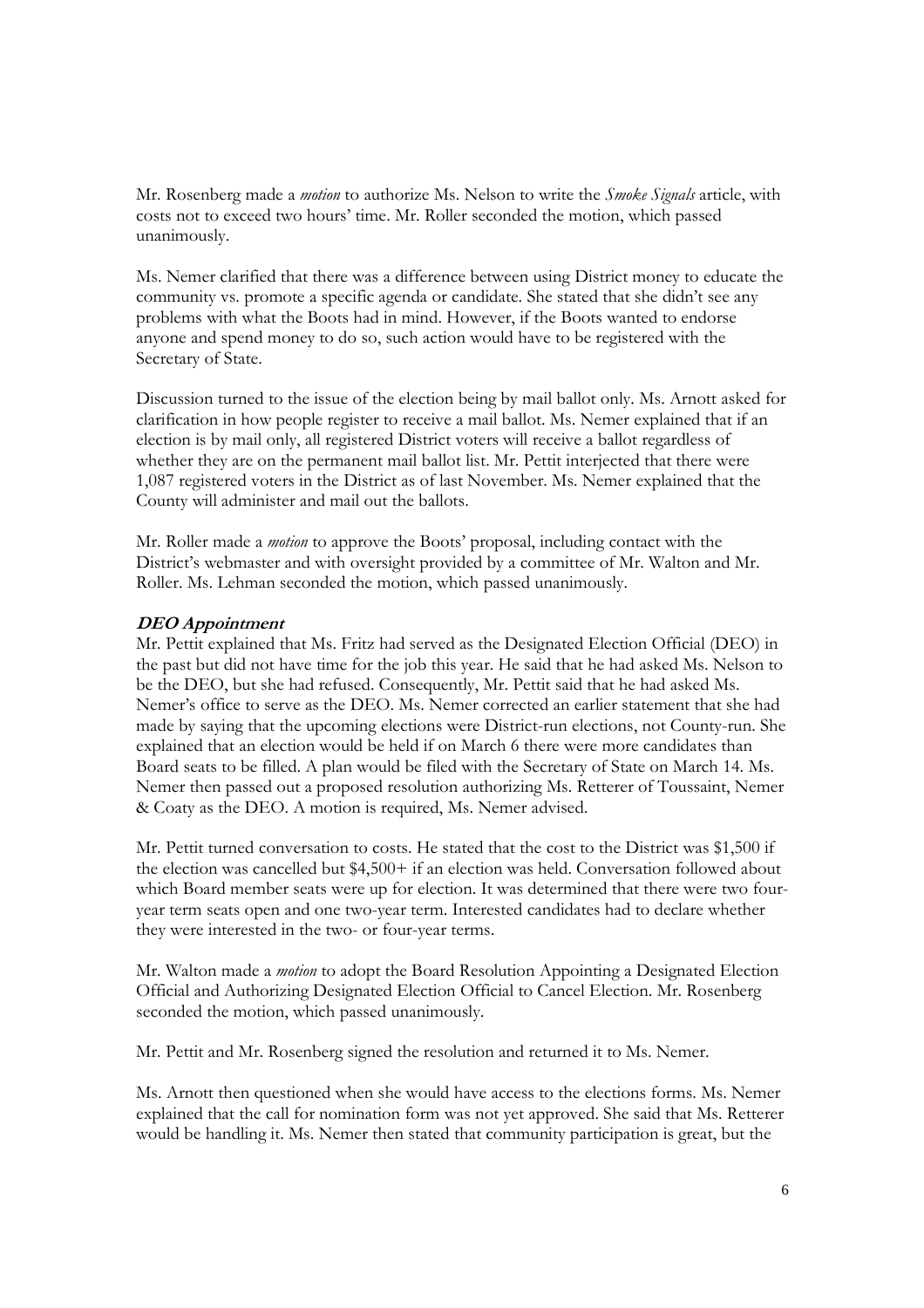law firm's cost estimates to handle the Board election do not include costs for interfacing with a citizen group. She advised Ms. Arnott to have only one communication with Ms. Retterer, who would advise if Ms. Arnott's requests were feasible. Ms. Nemer reiterated that only one communication would be accepted from the Boots in order to avoid the Board having to incur additional legal expenses. Ms. Nemer concluded conversation by explaining that the call for nomination form is customized for each District.

# **District By-Laws**

Ms. Nemer stated that the District's proposed by-laws were Special District Association boilerplate from some five or six years ago and needed to be revised. She said that she could update them. Mr. Roller asked if there would be any customization. Ms. Nemer said that bylaws are largely boilerplate. Changes can be made as long as they don't violate statutes. Ms. Nemer said that Ms. Arnott will have to wait to get a copy of the by-laws until they are approved.

Mr. Pettit explained that the only changes he had made were to remove reference to Department elections for the Chief and officers. Mr. Roller asked Ms. Nemer if she makes recommendations to clients when they should update their by-laws. She responded that when changes are made to the statutes, a memo is sent to clients.

## **Employee Handbook**

Ms. Nemer said that the most economical way is to start with a format that complies with Federal and State law. It would cost the District more money for her to review the existing document than for the District to review her document and go from there. Mr. Rosenberg reminded that the District's previous attorney had given very little guidance on such issues. Mr. Roller interjected that the current employee handbook is very detailed.

Ms. Nemer said that there should be three documents:

- Employee handbook with policies and disciplinary actions outlined.
- Standard operating procedures that would be responsive to the needs of the business and that would be in the purview of the Chief with the Board reviewing if desired.
- An informal document for employees that includes such details as how to raise and manage money and would be non-District related.

Ms. Nemer said that she could give the District what she had in terms of boilerplate. She did advise, however, that the new documents would necessitate the use of her services more than in the past.

## **EXECUTIVE SESSION:**

Mr. Pettit made a *motion* to call an Executive Session per CRS 24-6-402-4A to discuss a possible purchase acquisition and per CRS 24-6-402 to discuss personnel issues. Mr. Rosenberg seconded the motion, which passed unanimously. Mr. Pettit called the Executive Session at 21:20. All meeting attendees left the room except for Board members and Ms. Nemer. Recording commenced using the District's recorder.

Mr. Pettit called the regular Board meeting back to order at 22:08.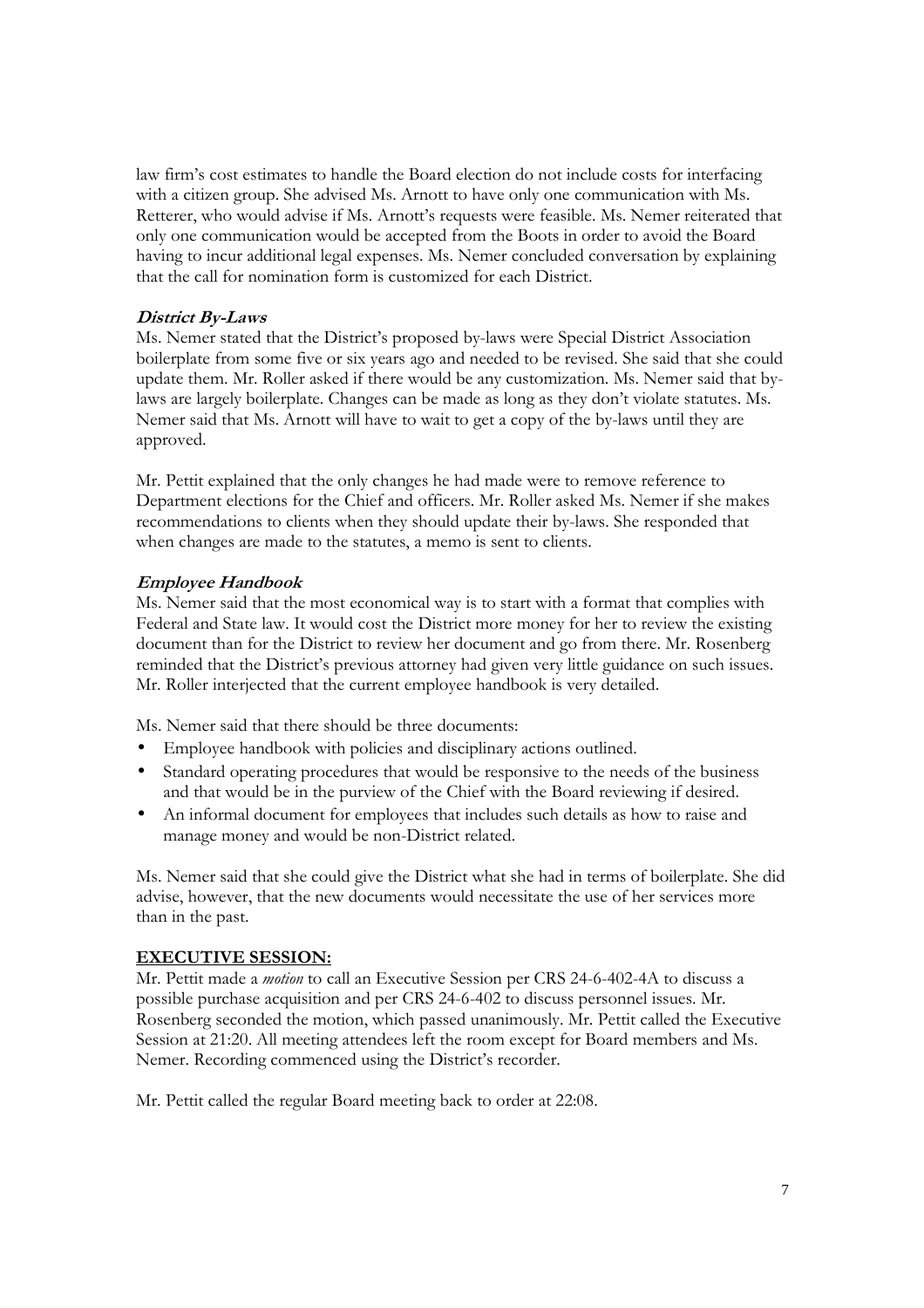## **OLD BUSINESS:**

## **Noble Property**

Mr. Rosenberg made a *motion* to authorize Ms. Nemer to act on behalf of the District by making an offer on the Noble property at a price of \$250,000. Mr. Walton seconded the motion, which passed unanimously.

Mr. Pettit noted that it would be a lease purchase through Wells Fargo. Mr. Roller said that he would speak with Ms. Fritz about the decision.

## **Communications System**

Mr. Pettit said that Mr. Hall had prepared a report. Mr. Pettit advised against analyzing the report. Mr. Carson said that he had an appointment with Mr. Hall to look at the Critchell site with Inter-Canyon footing the bill. Mr. Fager explained that Inter-Canyon was having communications system problems. Mr. Rosenberg spoke up to say that the radios had been fine the last few days. Mr. Pettit said that he'd asked Mr. Hall to check the antennas and feed lines at Mt. Lindo.

Mr. Pettit continued by saying that the frequency coordination forms had been processed and that APCO had filed for the frequencies with the FCC. The District might have new frequencies by the next Board meeting, he shared. Mr. Pettit explained that the District would be acquiring two repeater pairs, two simplex channels, and two link channels as well as a dispatch card through Motorola. Mr. Rosenberg requested one for Evergreen as well. Mr. Pettit responded that it was possible.

Mr. Pettit then said that the County hadn't liked the plan for mounting the antenna at Smokey Hill. Consequently, Mr. Pettit explained that he would be meeting with a County representative the following week at the site. There is now space on the big tower, he continued, adding that a line could be run to the existing UHF repeater. The IGA would go through if an agreement could be reached on the tower space, Mr. Pettit said. Mr. Grazi could finish the build or the project could be put out to bid.

Mr. Rosenberg expressed that he thought it should be put out for bid. He said that he had the name of the communications vendor that Evergreen had used. There had been some problems with getting frequencies, but the vendor had been very professional and good to work with, Mr. Rosenberg relayed. Mr. Roller asked what would happen if the District put the project out for bid and Mr. Hall got the bid. It was noted that the District could pick whichever vendor it wanted.

Mr. Roller made a *motion* to authorize a non-specific work order to finish the communications system. He withdrew his motion.

Mr. Rosenberg made a *motion* to authorize Pericle Communications to assess the communications system and submit a bid to finish the project. Mr. Roller seconded the motion, which passed unanimously.

Mr. Rosenberg noted that Mr. Singer is the contact at Pericle. Mr. Roller advised that Mr. Singer look at everything: the Mt. Lindo site, the handhelds, etc.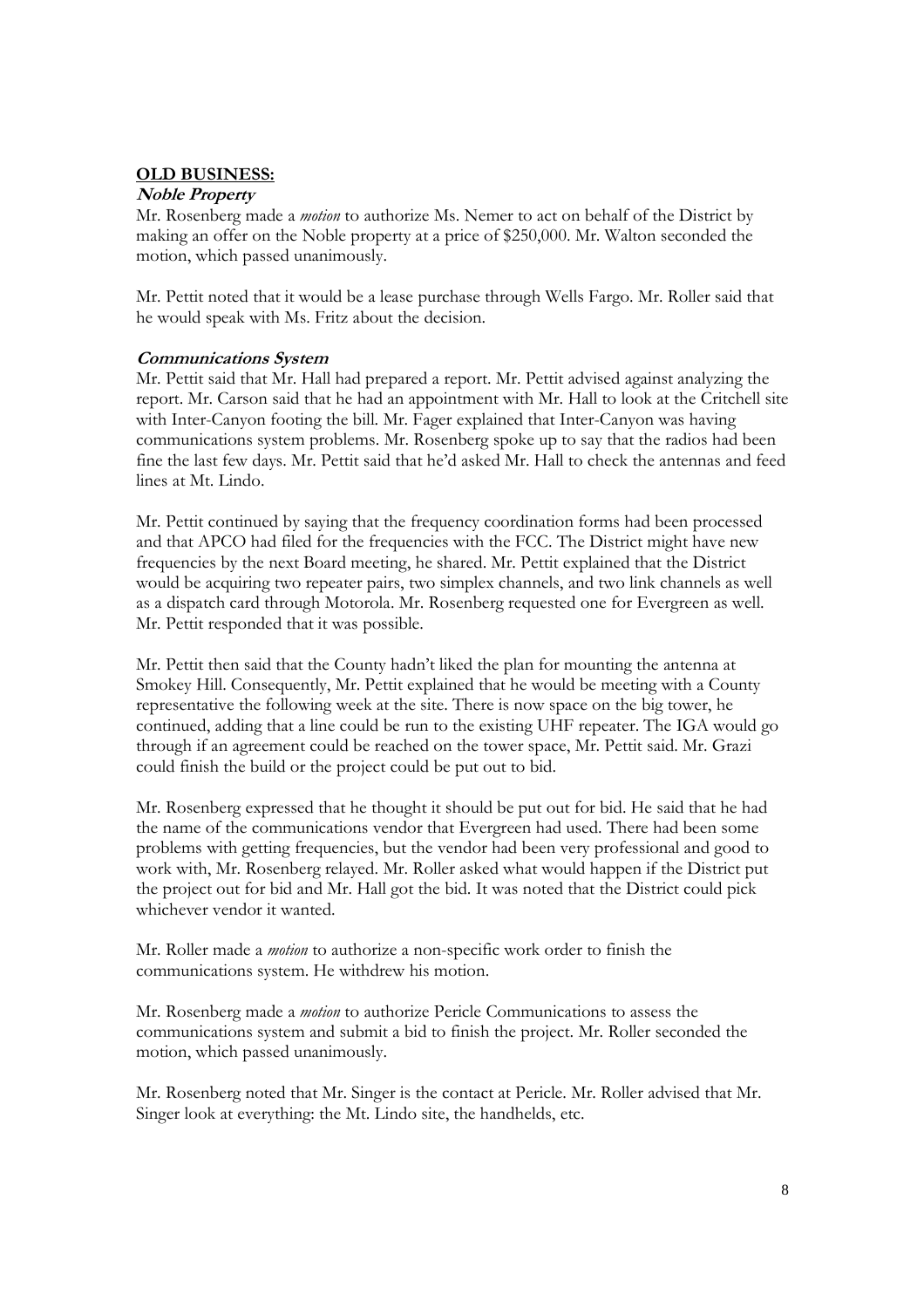## **Mechanic Position**

Mr. Roller said that there had been a huge blowup about the transfer from having Department members do the apparatus maintenance to having a paid mechanic. He admitted that the Board had authorized the decision to hire a mechanic the previous month, but lots of questions had been raised since then. Mr. Rosenberg said that there were four members who did truck checks. He further explained that a meeting had been held with the Chief and Mr. Case and it was agreed that Mr. DiDonato would be used on an as-needed basis. Mr. Schoenbein said that there would be higher expenses for Mr. DiDonato up front as he got up to speed. He said that he had encouraged Mr. Case and Mr. Kerby to spend time with Mr. DiDonato to share knowledge as well as learn from him.

Mr. Fager asked if Mr. DiDonato would be filling the mid-ground. Mr. Walton recalled that the previous month's Minutes had said that. If the issue is resolved . . . Mr. Roller began. Mr. Griffin spoke up to say that there had been confusion initially but that it was understood that Mr. DiDonato would do repairs as needed with the exception that he was spending time now getting familiar with the trucks. Mr. Rosenberg pointed out that Mr. DiDonato was experienced with Cummins engines and could share his knowledge.

Mr. Bruns asked who would be liable if there was a problem. Mr. Roller asked if Mr. DiDonato was insured. Who pays if there is a major accident or error with the apparatus? It needs to be discussed, Mr. Roller stated. It was noted that 1099 employees need to have their own liability insurance. Mr. Roller said that he'd like to see the rest of the process completed with a new job description, new duties outlined, and proof of insurance.

A suggestion was made to consult with the District's insurance agent. Mr. Walton asked Mr. Roller if he wanted to research such requirements. "Sure," answered Mr. Roller. Then the issue probably needs to be forward to Ms. Nemer, Mr. Roller said. Mr. Schoenbein questioned how Mr. DiDonato's job description had changed. He may have to do truck checks if volunteers don't. Discussion followed about how Mr. DiDonato's job description could be rewritten to include the words "as needed" for certain tasks.

Mr. Griffin relayed the chain of command as he saw it: volunteers do the truck checks, Mr. Case is notified if something is amiss, then to Mr. Carson, and then to Mr. DiDonato. Input for the process had been received from all four members who were involved in truck checks, Mr. Griffin said.

Ms. Fritz spoke up to say that while volunteers are covered as "employees" under the District's insurance policies, 1099 employees are not. She asked if Mr. DiDonato was using the District's tools. Mr. Schoenbein said that he would call Mr. Tribbett. Mr. Roller said that Mr. Tribbett would need to know Mr. DiDonato's scope of work. Ms. Fritz asked if Mr. DiDonato worked for anyone else. Mr. Roller inquired as to whether Mr. DiDonato had any certifications. If he's not qualified to do the work, it could void the apparatus warranties, Mr. Roller said. Ms. Fritz advised that Mr. DiDonato be asked about insurance coverage right away. Mr. Roller stated that he didn't think Mr. DiDonato should work on the trucks until the District had done its due diligence.

## **Representatives to Fire Trucks Plus**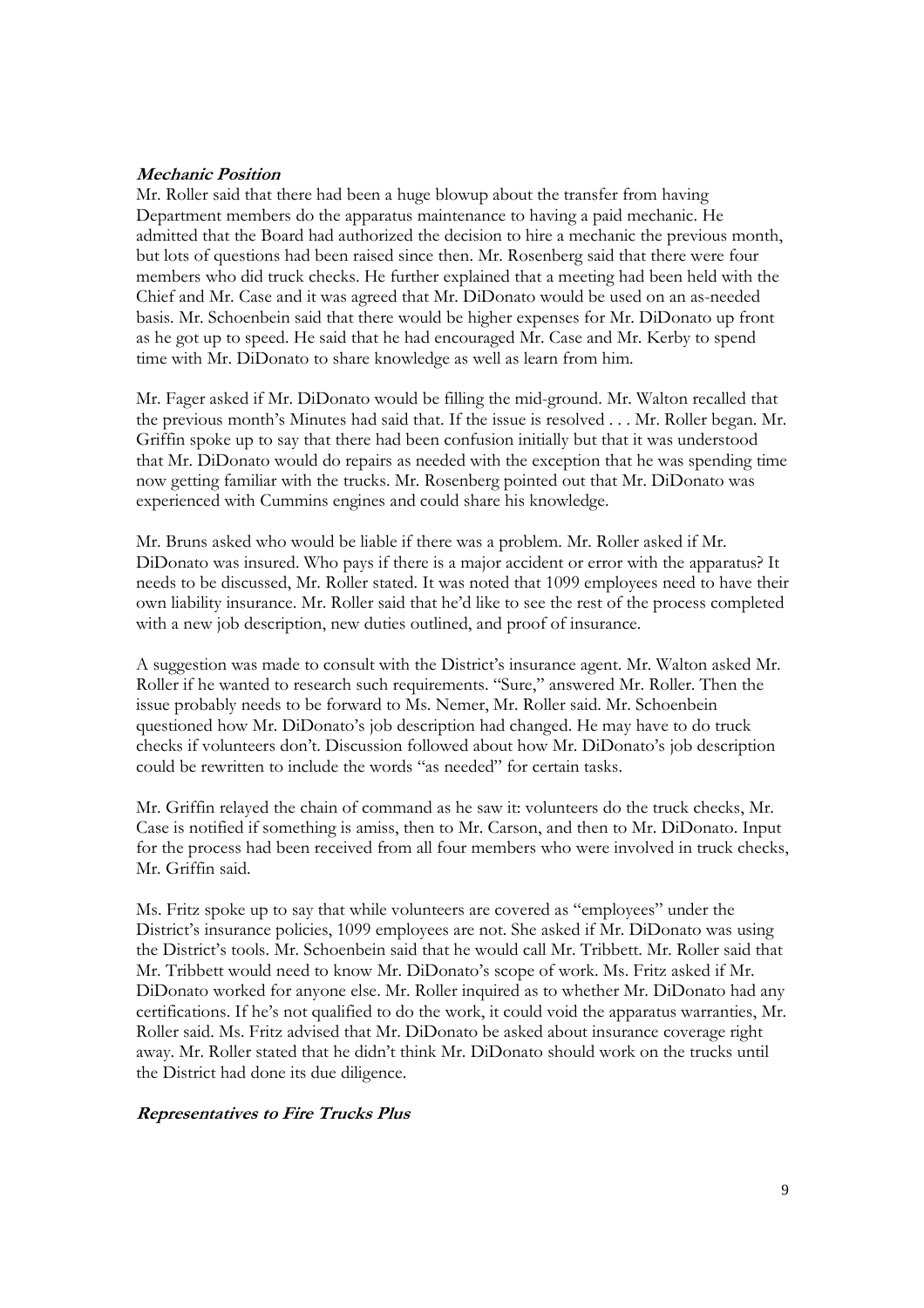Mr. Rosenberg said that he would advise sending Mr. Schoenbein to Fire Trucks Plus to check on the District's tanker and ambulance. Mr. Pettit asked if it should be a surprise visit. "Not necessarily," answered Mr. Rosenberg. Mr. Pettit asked if only one person should go. Mr. Rosenberg advised sending two people. He said that Mr. Batista claims to be busy, but it's been almost a year. Mr. Griffin reminded that Mr. Batista had already sold the Darley and had the money for it. It's unacceptable to continuously get the run-around, Mr. Griffin expressed. Mr. Rosenberg noted that there was no timeline in the contract. Mr. Roller advised that maybe a new contract was in order, but he acknowledged that the District was not in a position of power.

Mr. Walton made a *motion* to send Mr. Schoenbein and another member to California if needed to check on the status of the District's apparatus. Mr. Roller seconded the motion, which passed unanimously.

Mr. Schoenbein said that Mack was supposed to be done with the truck by the end of November. And the chassis was built at a plant just a few miles from Mack. Mr. Roller advised contacting Mack, asking if the work had been paid for, and inquiring as to what stage the truck was in. Mr. Schoenbein shared that the ambulance had been sent to Fire Trucks Plus in November/December. Mr. Batista had said it would be ready in 60 days. Mr. Rosenberg advised letting Mr. Schoenbein work with Mr. Batiste for a few more weeks and then pay a visit if necessary.

# **Process to Change Employee Handbook**

Mr. Roller noted that the changes were considered draft form. Mr. Fager said that nothing had been sent to the membership yet. Mr. Schoenbein expressed that the issue was a question for Ms. Nemer. Mr. Roller said that nothing had been modified yet so the current employee handbook dated 11/6/2007 stands. Procedures need to be followed to make changes to reserve member requirements, Mr. Fager said. Mr. Bruns asked if the District would receive the documents from Ms. Nemer and then approve them. Mr. Roller responded that it was a bit more complicated. Changes can be made within the legal requirements, he said. Mr. Bruns asked if the draft would be circulated for review. "Yes," answered Mr. Roller.

## **MEETING ADJOURNED AT: 23:07**

There being no more business to discuss, Mr. Walton made a *motion* to adjourn the meeting, which was seconded by Ms. Lehman and passed unanimously.

*President:* 

*Secretary:* 

## **MOTIONS MADE AND PASSED:**

• To waive the reading of the December Minutes. *Motion made by Mr. Walton; seconded by Ms. Lehman; unanimous.*